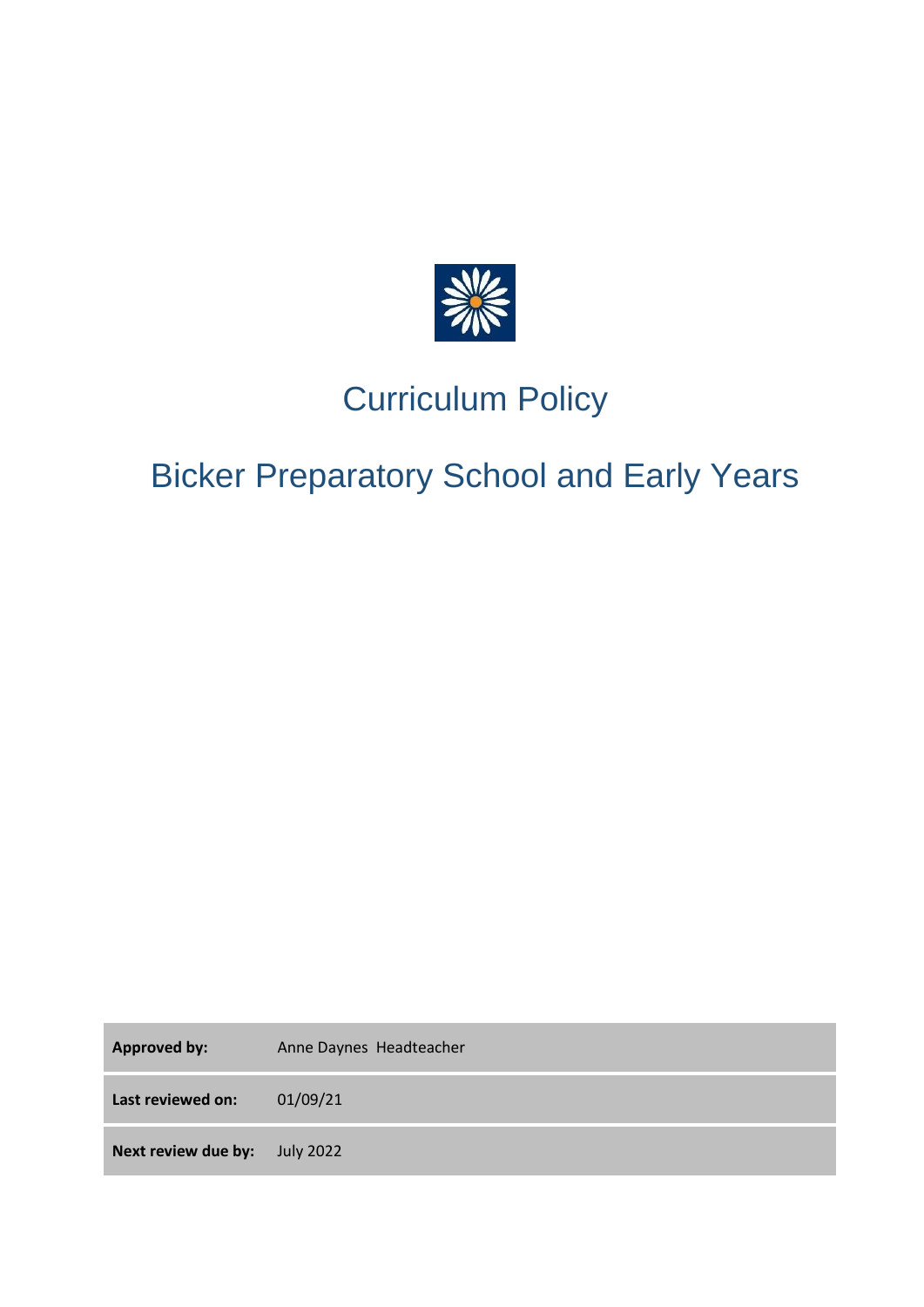

## INTENT

The intention for our curriculum is:

- For the curriculum to be broad, rich and deep
- To ensure the progression of knowledge and skills
- To address fluency gaps and stretch for greater depth
- To ensure a child centered approach to enable individual development
- To develop social skills and encourage children to become active citizens within school, the local community and beyond
- To provide enrichment through Forest School/local community links/ experiential learning with a focus on spiritual, intellectual and cultural opportunities

Our curriculum is built upon the Reggio Emelia principles:

- Children construct their own learning by Teacher's including children's interests in the curriculum planning
- Children are collaborators and learn through interaction with their Teachers, Peers and Communities
- Children are natural communicators using a variety of mediums
- Teachers are partners, nurturers and guides who help facilitate the exploration of children's interests
- Parents are partners in education

Key Golden Threads run through our curriculum

- Active Investigator and Explorer
- Child of the Earth
- Imaginative Creator
- Healthy Me
- Resilient Relationships
- Capable Communicator
- Reasoner and Problem Solver

We hope to open the children's eyes to the opportunities the world has to offer – encouraging them to be aspirational, ambitious and successful.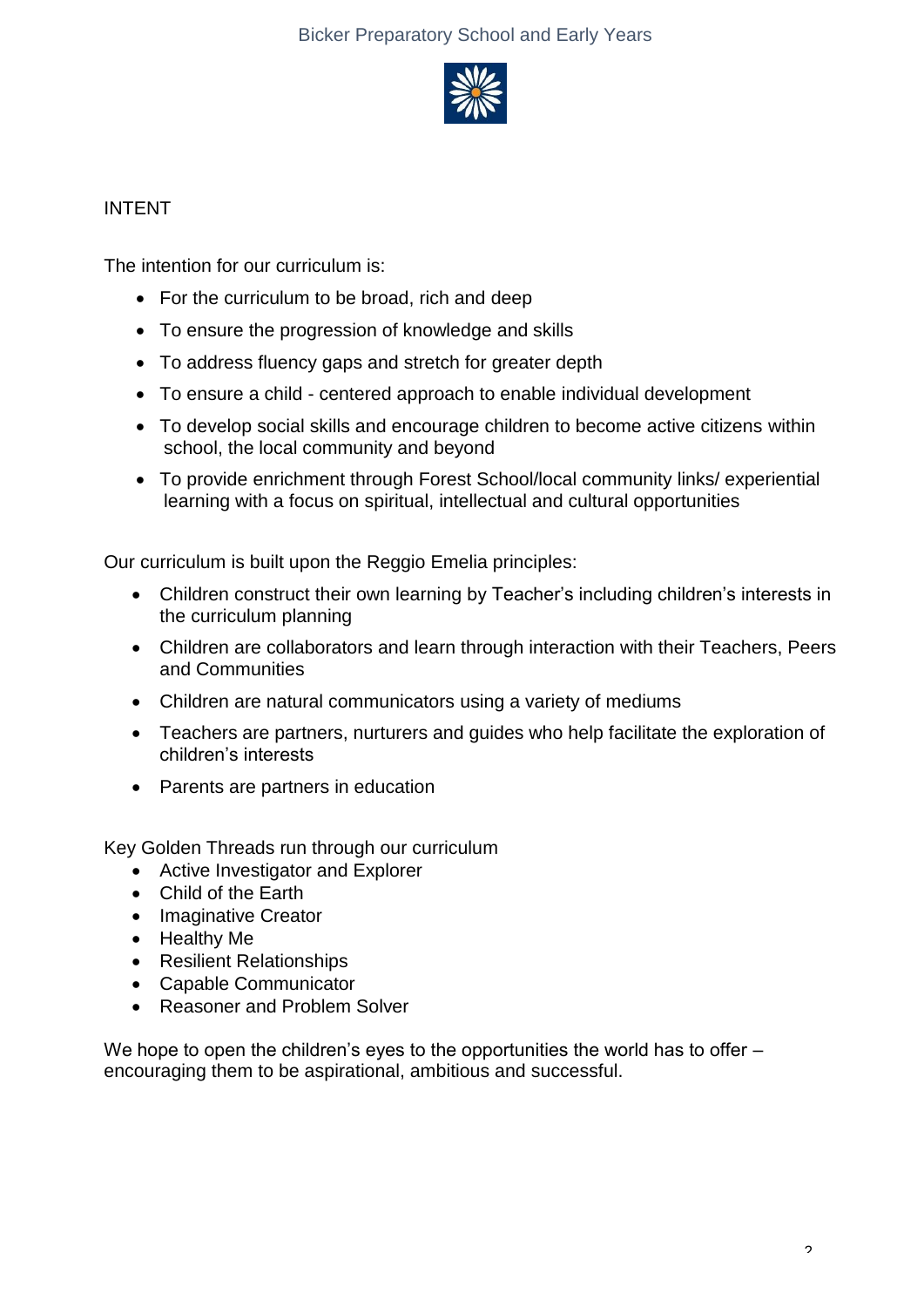

## **IMPLEMENTATION**

- We use clear Concepts and Milestones to deliver our knowledge-based curriculum. We focus on fluency – addressing identified gaps identified and providing stretch for greater depth. Lessons plan for progression and depth.
- We use challenge questions.
- Children's progress is tracked x3 times per year. Pupil Progress meetings identify interventions, support and stretch to be delivered.
- Displays are a mix of a celebration of children's work, supportive resources and information.
- Indoor and outdoor learning environments are equally valued. We value the use of our Forest School and Nature Reserve.
- We enhance our curriculum with enrichment opportunities using trips, visits and visitors to enhance the learning experience.
- The non- core curriculum is vital in developing our children holistically. A wide range of experiences, and exposure to a wide vocabulary are valued alongside the knowledge focus.
- We use mind maps at the beginning and end of units to show retention of information and low stake quizzes for long term memory.
- We aim to develop expertise in subject areas through subject leaders.

#### **IMPACT:**

- Children will leave Bicker Preparatory School and Early Years with a sense of belonging. They will have developed the confidence and skills to be lifelong learners.
- Our children will know more, remember more and develop more socially and emotionally
- Progression for everyone
- A targeted approach to fluency gaps
- A targeted approach to stretch and greater depth learning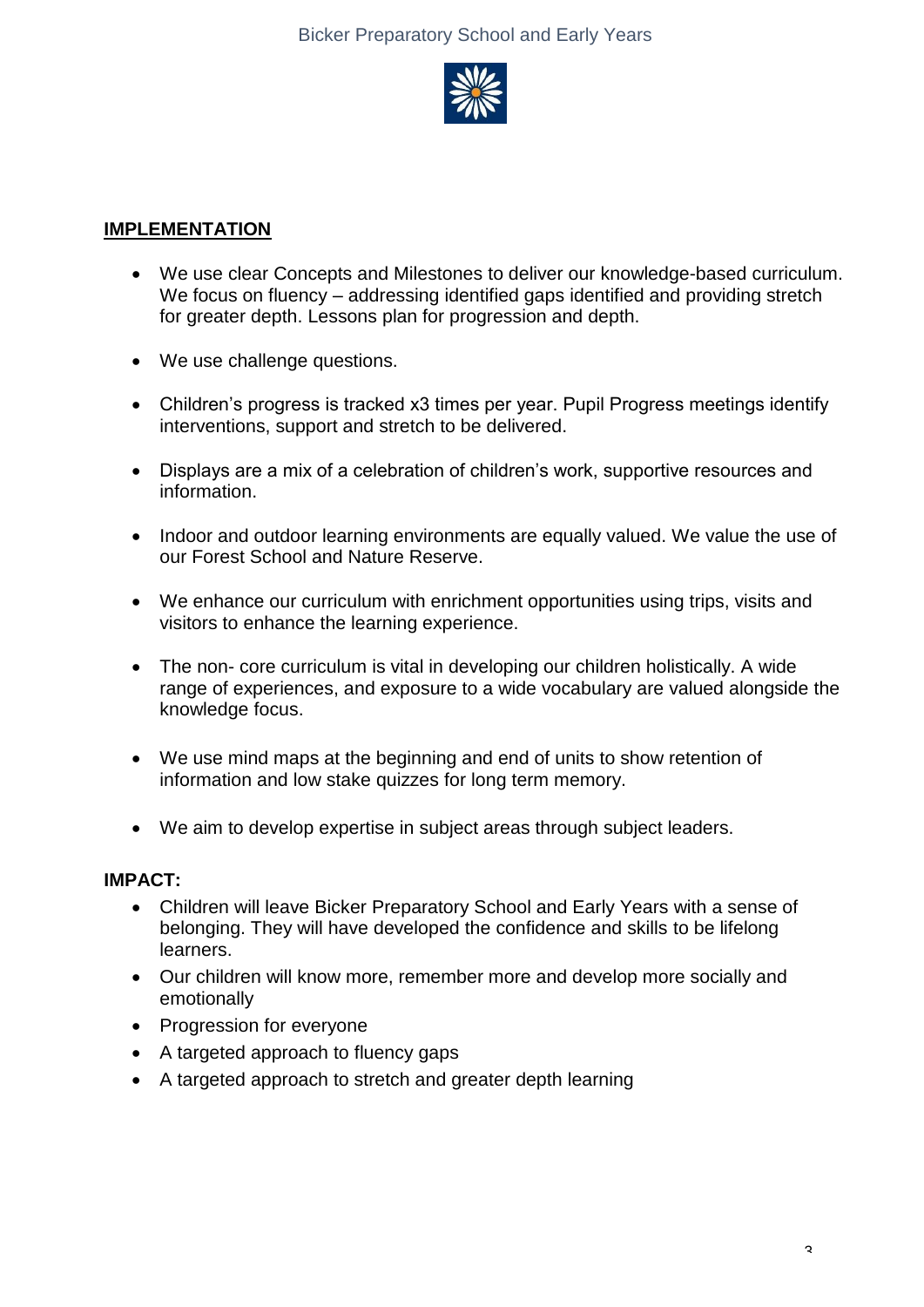## Bicker Preparatory School and Early Years



What our curriculum looks like:

## **EYFS Curriculum**

Our Curriculum supports the principles of the Reggio Emilia philosophy. These are:

- Children construct their own learning
- Children are collaborators and learn through interaction with their Teachers, Peers and Communities
- Children are natural communicators using a variety of mediums
- Teachers are partners, nurturers and guides who help facilitate the exploration of children's interests
- Parents are partners in education

We also follow the Early Years Statutory Framework for the Early Years Foundation Stage.

The key areas are:

- Personal, Social and Emotional Development
- Physical Development
- Communication and Language development
- Literacy
- Mathematics
- Understanding the World
- Expressive Arts and Design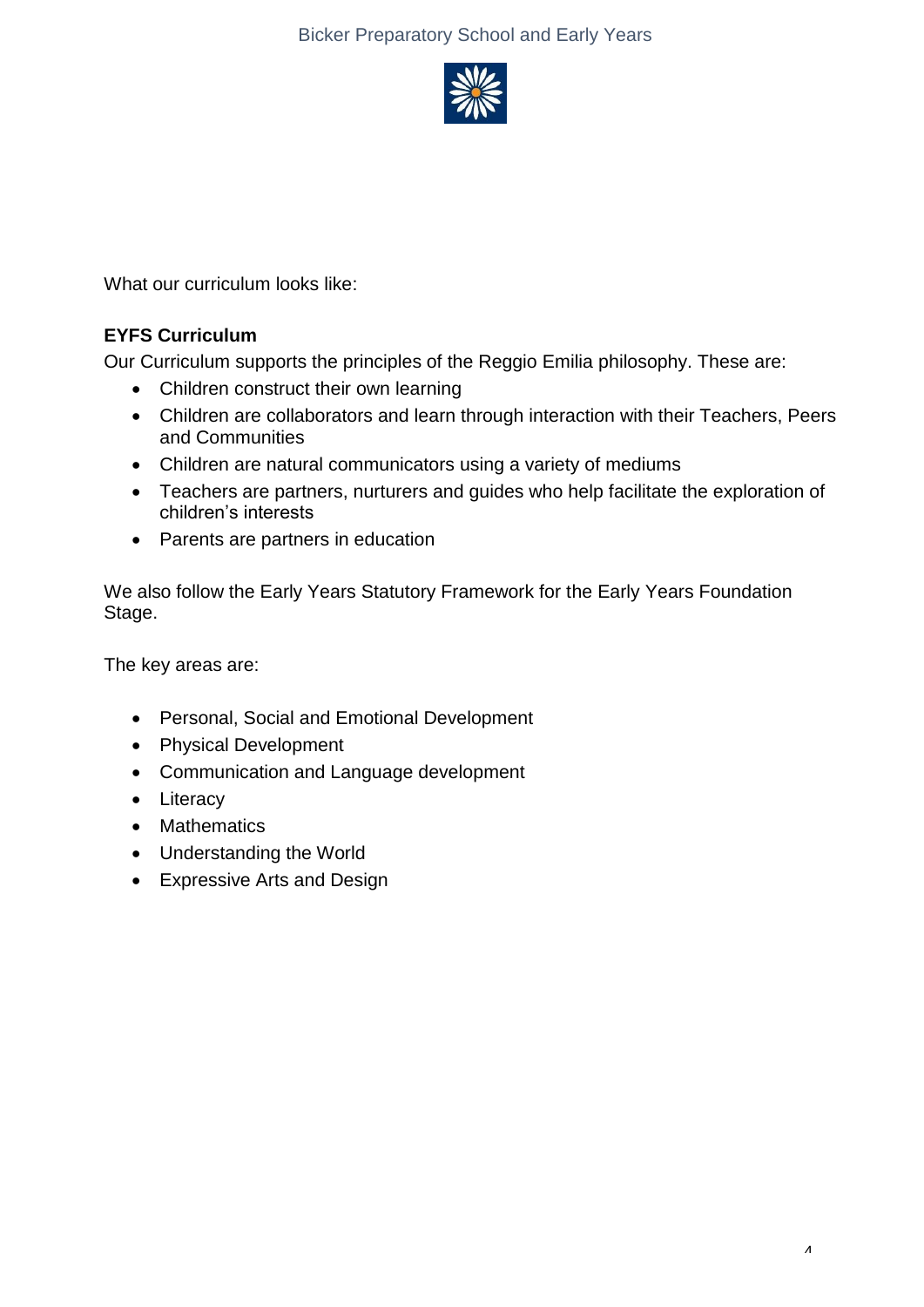

## English

Our English lessons are delivered through a Book Hook. We develop pupils' spoken language, reading, writing, grammar and vocabulary. English is taught in a crosscurricular way, linking up with other areas of the curriculum. We teach our pupils to speak clearly, to convey their ideas fluently and confidently and to ask questions. We believe passionately in exposing children to a wide range of vocabulary.

## Reading

Our pupils are encouraged to read for pleasure and to read widely. As a starting point and introduction to reading we use a systematic phonics programme. Children are taught at a stage appropriate level. In EYFS (Reception) and Key Stage One, all pupils take part in a daily phonics session, building on and extending their knowledge. They are taught to blend words together and read/ spell tricky words.

All children are asked to continue their reading at home. Both children and parents are invited to record reading in the home/school communication books.

During the afternoons, Guided Reading sessions will cover both fiction, non-fiction books, real books and poetry. Guided Reading ensures children are exposed to high level reading texts and receive effective questioning and accompanying resources.

## **Writing**

We develop writing skills so that our pupils have the stamina and ability to write independently at the age expected standard. To support children in moving towards independent writing we provide a wide range of activities. Teachers primarily use a novel linked to the topic the children are covering. However, in addition to novels, staff will also use film and imagery as a stimulus for writing.

We us the process: plan/draft/edit/improve/publish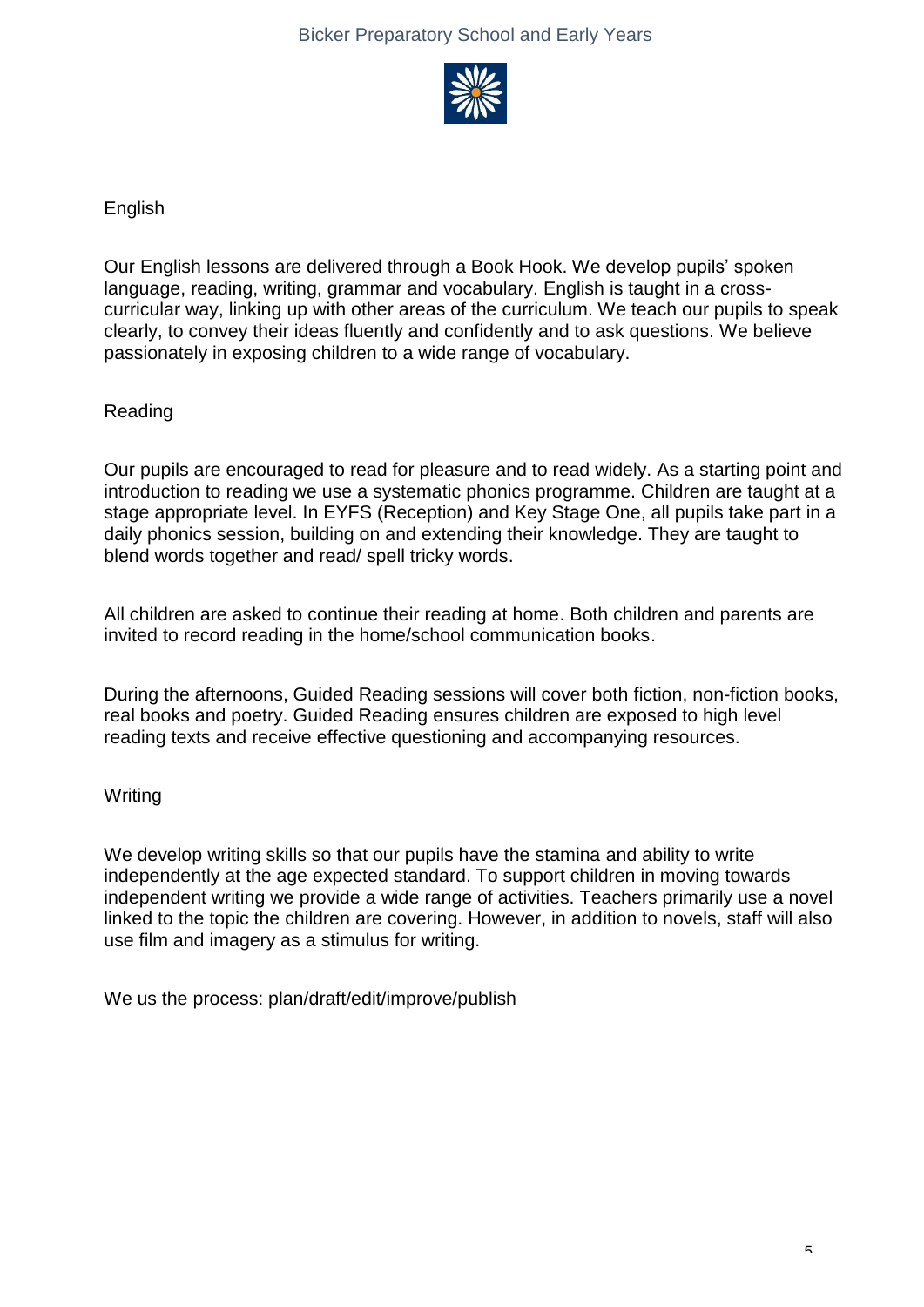

We provide opportunities for writing for purpose and we encourage pupils to see themselves as authors. A range of extra activities are used to promote English within the school including World Book Day, Roald Dahl Day and contact with authors.

#### **Spelling**

In Key Stage One spelling reflects the systematic phonics scheme and in Key Stage Two, spelling reflects the National Curriculum. We use a multi-sensory spelling approach as recommended by the Dyslexia Support Team.

#### **Mathematics**

We embrace the Mastery approach to teaching mathematics. Our Teachers will ensure that mathematical skills and arithmetic are taught every day. Teachers use White Rose Maths. In addition to this, staff ensure children receive access to concrete, pictorial and abstract representations to aide with the children's understanding of Mathematical concepts.

Our pupils understand the importance of mathematics and are encouraged to be confident in the subject and to apply the skills that they learn to reasoning and problem solving tasks. In each lesson we build on skills and understanding in a step by step and progressive way. During independent tasks all children will start with fluency questions and once this has been mastered they will move onto reasoning and then problem solving. Children receive instant feedback and intervention is given to those who need it.

#### **Science**

Science teaches an understanding of natural phenomena. It aims to stimulate a child's curiosity in finding out why things happen in the way that they do. It teaches methods of enquiry and investigation to stimulate creative thought. Children learn to ask scientific questions and begin to appreciate the way in which science will affect the future on a personal, national and global level. Our objectives in the teaching of science, are broken down in three domains: Chemistry, Physics and Biology.

Key scientific terminology will be introduced each lesson and knowledge will be built upon throughout the school. Pupils will be encouraged to work scientifically and will be able to carry out simple tests and experiments using equipment and gather and record data.

Children will use the Forest School and the Nature reserve, visits by specialists as well as taking advantage of the facilities of local secondary schools in order to enhance the delivery of our science curriculum. We also take part in STEM activities and competitions.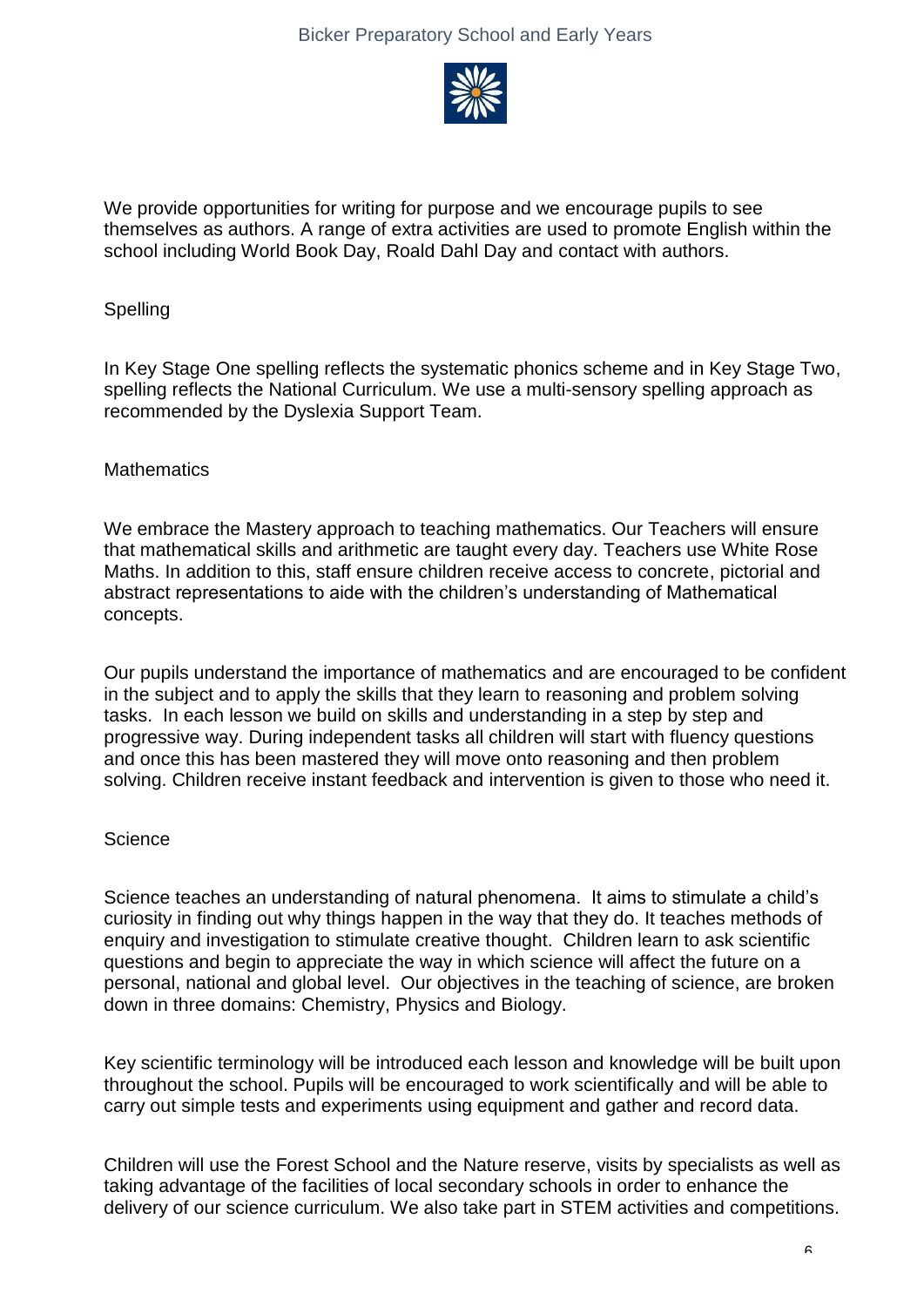

Art and Design

## **"Every child is an artist. The problem is how to remain an artist once we grow up" Pablo Picasso**

## **"Creativity is contagious pass it on" Albert Einstein**

Art and Design is an important part of developing children's ability to develop their individual creativity, express their ideas and understanding and to work individually and collaboratively with others. The skills they acquire are applied to their cross curricular topics allowing children to use their art skills, to reflect and explore topics in greater depth.

We will ensure that our intention is met through:

- Using experiences, ideas and other subjects across the curriculum as inspiration for artwork
- We will develop and share ideas using drawing, painting and sculpture
- We will explore a variety of techniques
- We will learn about a range of artists, architects and designers
- We will use our local community as inspiration for our work
- We will have a clear progression through the years and key stages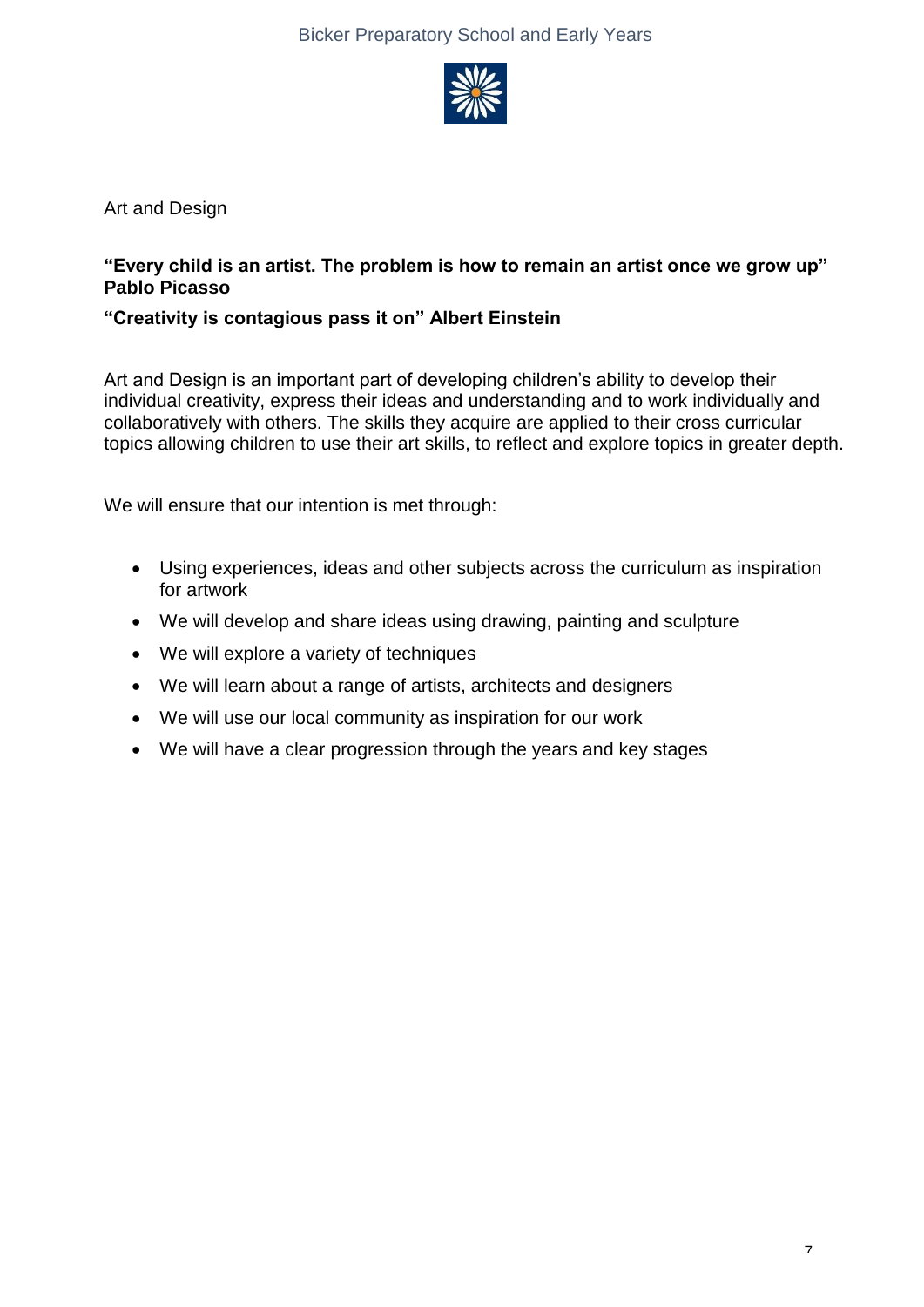

Design Technology

Design and Technology is an inspiring, rigorous and practical subject, taught through our enriched curriculum. Using creativity and imagination, pupils design and make products that solve real and relevant problems within a variety of contexts, considering their own and others' needs, wants and values. They acquire a broad range of subject knowledge and draw on disciplines such as mathematics, science, engineering, computing and art. Pupils learn how to take risks, becoming resourceful, innovative, enterprising and capable citizens.

Through the evaluation of past and present design and technology, they develop a critical understanding of its impact on daily life and the wider world. High-quality design and technology education makes an essential contribution to the creativity, culture, wealth and well-being of the nation. Our design and technology lessons encourage the designing, making of products to solve real and relevant problems and evaluating the effectiveness of them. Our pupils learn to select from and use a wide range of materials and components, including construction materials, textiles and ingredients, according to their characteristics

#### **Computing**

The aims of Computing and ICT curriculum is to prepare our children for the life beyond our school, to create digital producers and the digital pioneers of the future. Children will be taught how to use technology in a world that is vastly developing around them but to understand how technology works and why we use them in countless areas of life.

This curriculum runs through the curriculum therefore allowing children to use apply skills that they are taught during their Computing and ICT lessons. Children will use Computing and ICT equipment in imaginative and stimulating lessons, as a school we will create a love of using and understanding technology. Pupils will use technology safely and identify where to go for help and support when they have concerns.

#### Modern Foreign Language

From Year 3 to Year 6 we teach French to all children. We block teach this subject to achieve an enriched experience.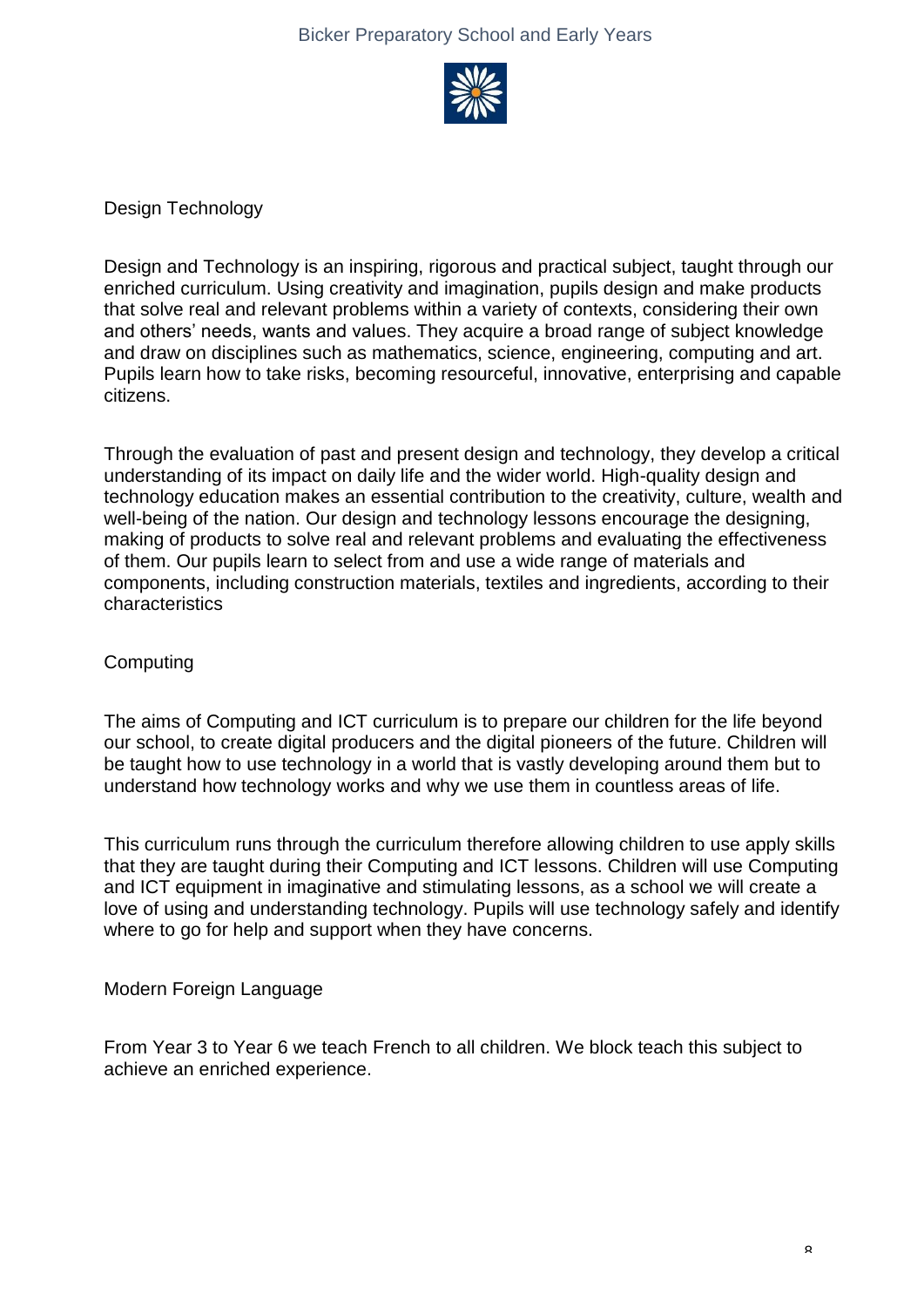

## Music

Our key concepts for Music include:

- Listen and Appraise
- Games
- Singing
- Playing
- **Improvisation**

We offer piano, violin, flute, ukulele and guitar.

Physical Education (PE) PE is delivered by a Specialist Teacher all children receive two hours a week. Our PE sessions are both indoor and outdoor. The curriculum offers a broad range of opportunities for the children across the age range. We visit Nocton Hall for swimming opportunities and through links with other schools we are developing a Sports Festival approach.

## PSHE (Personal, Social, Health Education)

PSHE, or personal, social, health and education, is a planned programme of learning through which children and young people acquire the knowledge, understanding and skills they need to manage their lives.

British values of democracy, the rule of law, individual liberty, and mutual respect and tolerance of those with different faiths and beliefs underpin everything the children learn. Our PSHE lessons enable our pupils to understand the British democratic process and how to effect peaceful changes in society.

All our year groups have timetabled PSHE time but we also encourage a cross-curricular approach to the development of PSHE skills and understanding. Time to Talk is used to listen to others and to be heard with the help of class friends. Pupils learn about similarities and differences between people and cultures. They participate in a variety of cultural events. In addition to PSHE lessons, assemblies are also used. One is delivered by our local vicar forming links with our local community. We use a second assembly to focus on Citizenship and to celebrate children's achievements.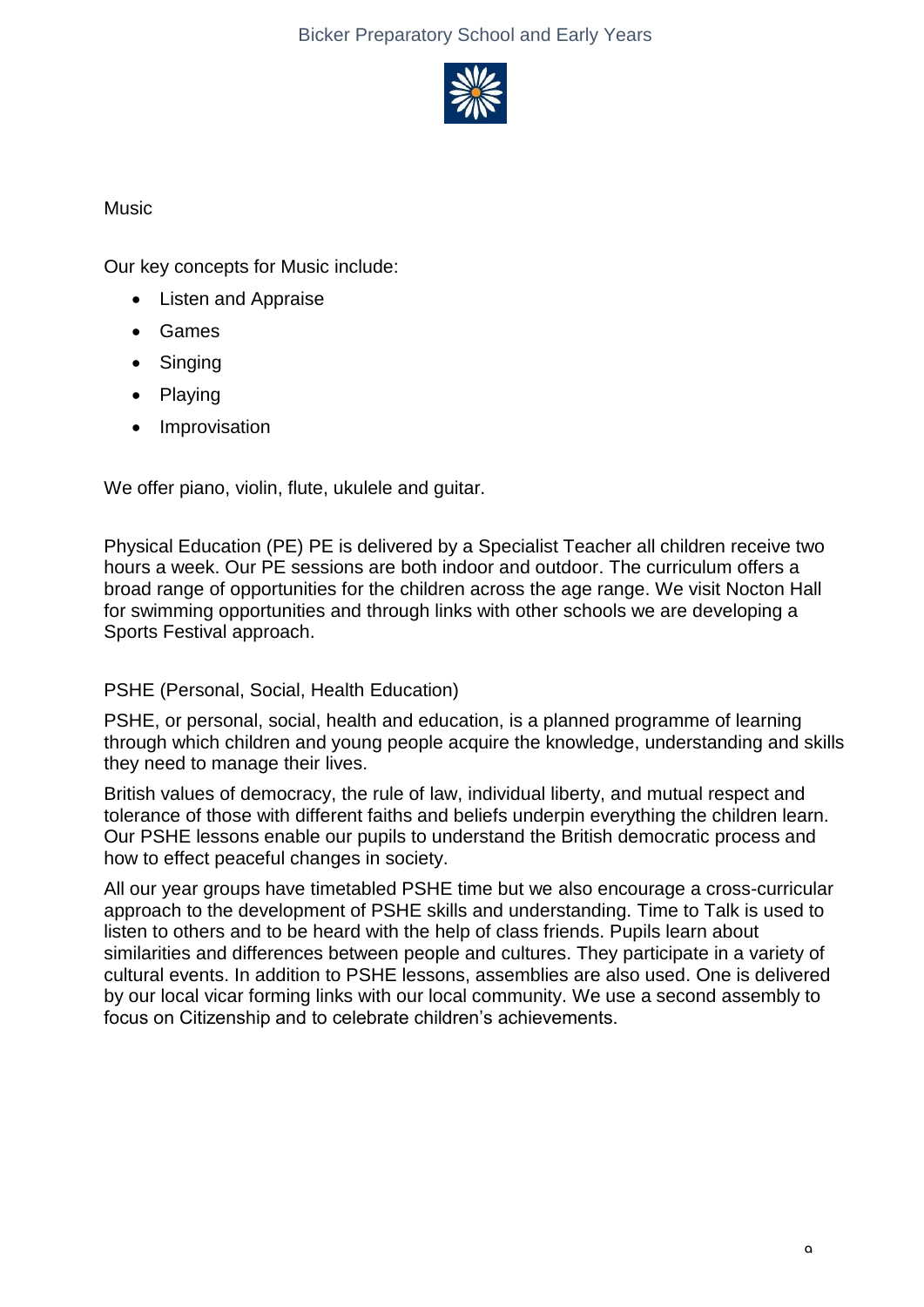

Religious Education

We follow the Lincolnshire Agreed Syllabus for Religious Education. Our teaching promotes the spiritual, moral, social and cultural development of our pupils. It reflects the fact that the religious traditions in Great Britain are in the main Christian whilst taking account of the teaching and practices of other principal religions. Our teaching enables pupils to acquire knowledge and understanding of religious beliefs, attitudes, practices and rituals. They will also develop their own beliefs and values. We ensure that children meet and talk to people of different faiths in order for them to develop an understanding of the wider world. We celebrate the diversity in our school.

#### Geography

"The study of geography is about more than just memorising places on a map. It's about understanding the complexity of our world, appreciating the diversity of cultures that exists across continents. And in the end, it's about using all that knowledge to help bridge divides and bring people together." Barack Obama

We cover these concepts:

- To investigate places
- To investigate patterns
- To communicate geographically using physical and human features

#### **History**

#### **'We are not the makers of history. We are made by history' – Martin Luther King Jr.**

Our concepts are:

- To investigate and interpret the past
- To build on overview of world history
- To understand chronology
- To communicate historically

History teaching focuses on enabling children to think as historians. We recognise the importance of examining historical artefacts and primary sources. In each key stage, we give children the opportunity to visit sites of historical significance, regarding this as an important way of stimulating interest in the past. We encourage visitors to come into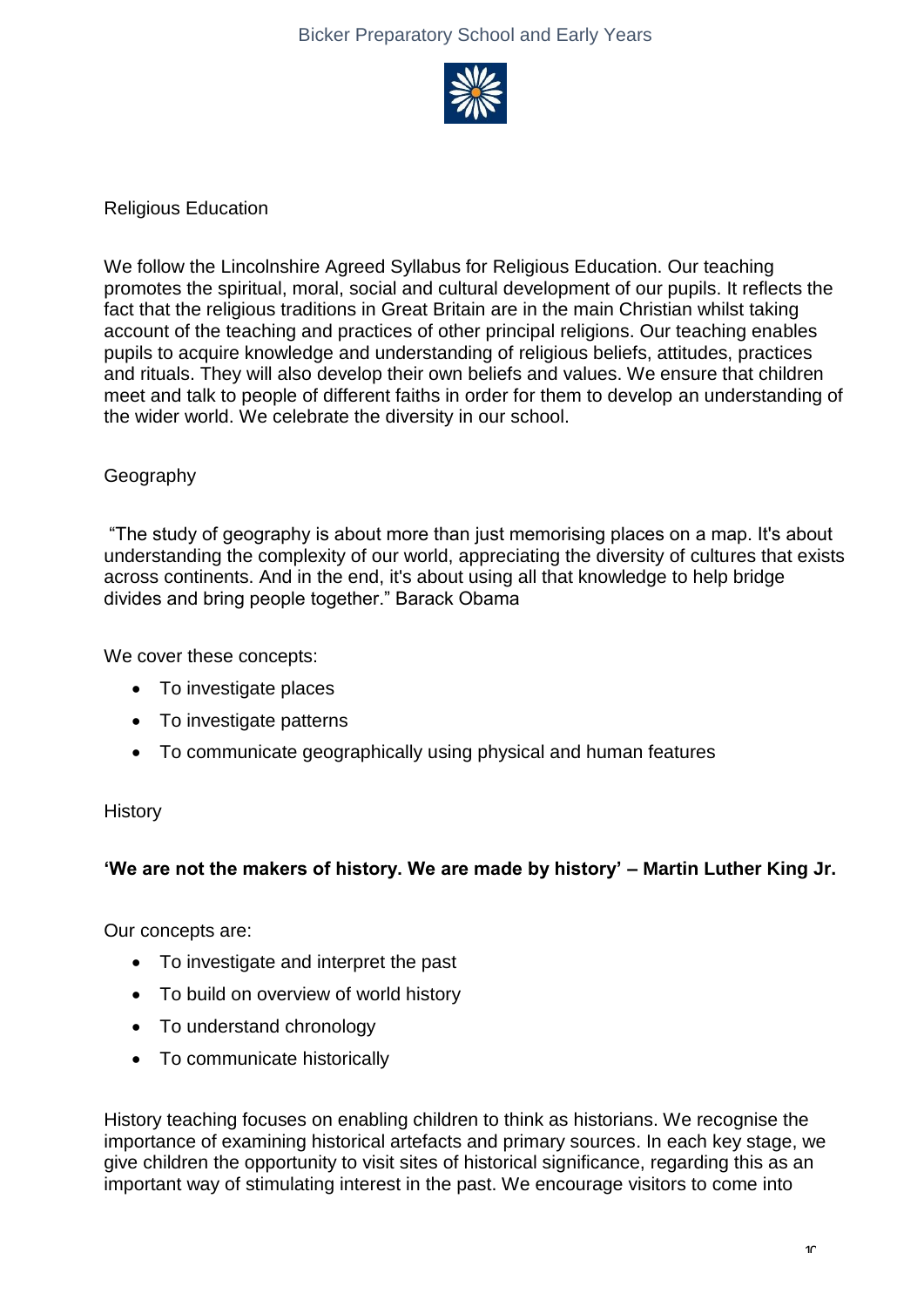

school to deliver workshops or share expertise of a particular area. We welcome workshops and links with local museums.

We believe the study of history should inspire children's curiosity and encourage them to ask critical questions.

History begins in EYFS within the environment. Most clearly, history is seen through the Understanding of the World. For this goal, children can talk about past and present events in their own lives and that of their families as well as knowing about similarities and differences between themselves and others.

Units of work are sequenced to build on prior knowledge and learning from previous units and previous year groups. In Key Stage One, the focus is on history which is the most relatable to children, recent history. The outline below shows the structure for Years One and Two:

Year 1/2 - Local history, Events within living memory

- Events and people of significance, beyond living memory

The rationale for this structure is to provide children with a firm foundation of what history is and how it fits in to their lives, branching out further into more abstract times as they gain a secure understanding.

In Key Stage Two, topics are sequenced in chronological order to reinforce the understanding of time order. This also allows children to see time periods, eras, events and people in the order in which they happened, with the intention of minimising misconceptions. The structure of Key Stage Two history units is:

Year 3/4 Stone Age to Iron Age, The Ancient Civilisations, Ancient Egypt

Ancient Greece, Local area study, Romans

Year 5/6 Anglo-Saxons and Vikings, Ancient Maya

History beyond 1066

Teachers select from these topics ensuring progression is achieved through the Concepts and Milestones.

#### **Inclusion**

Teachers set high expectations for all pupils. They will use appropriate assessment to set ambitious targets and plan challenging work for all groups, including: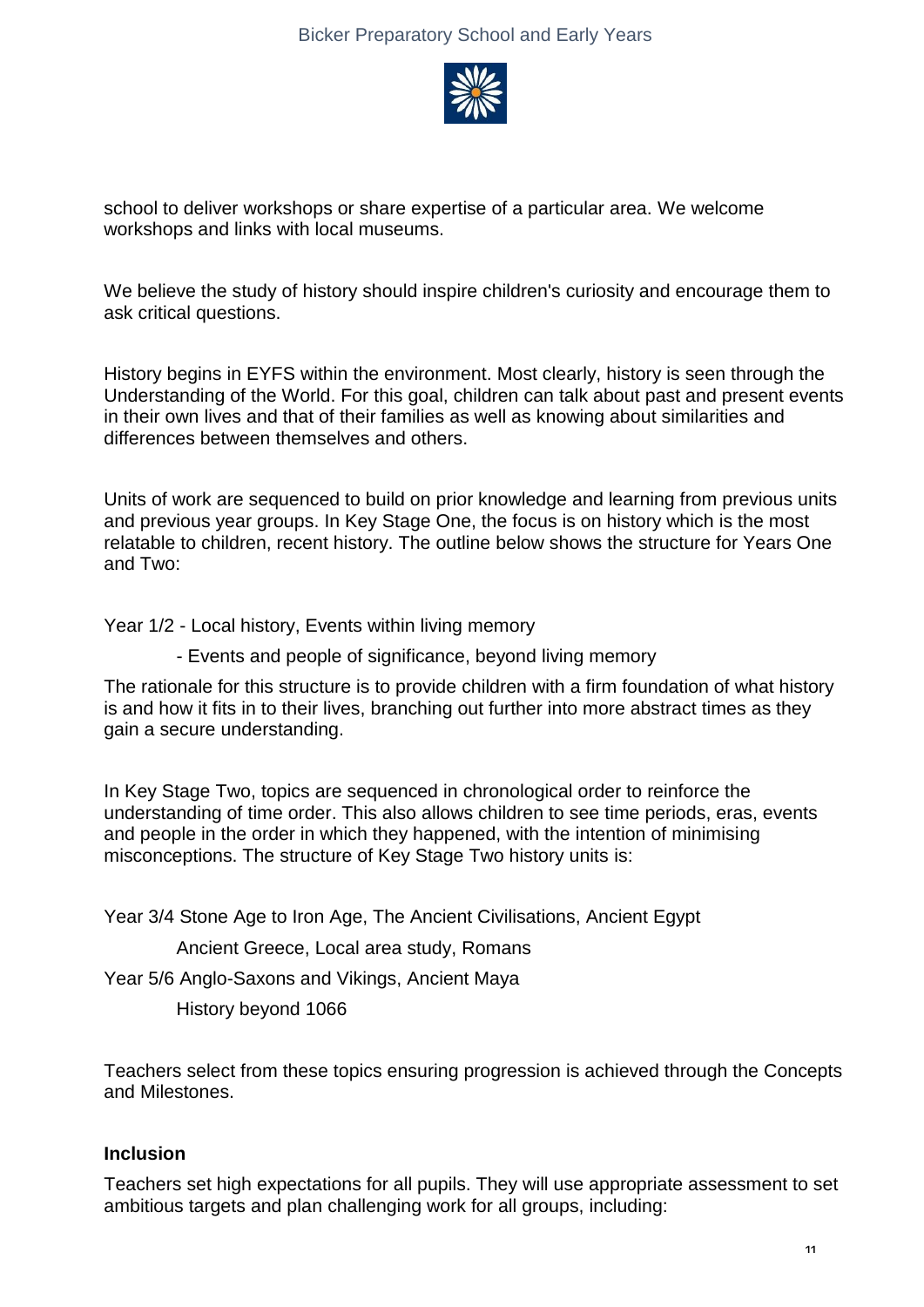## Bicker Preparatory School and Early Years



- More able pupils
- Pupils with low prior attainment
- Pupils with SEND
- Pupils with English as an additional language (EAL)

#### **Enrichment**

Will be achieved by:

- Themed days
- Links with the community
- Experiential lessons
- Trips and visits
- Visitors
- Residential for Class 5
- Forest School
- Visits to the Nature Reserve

#### **The Role of the Curriculum Leader:**

- Develop the curriculum
- Monitor pupil progress
- Monitor coverage
- Resource management

Role of Subject Leaders:

- Keep up to date with developments in the subject area
- Review learning
- Monitor delivery
- Lead improvement
- Book scrutiny
- Audit, order and manage resources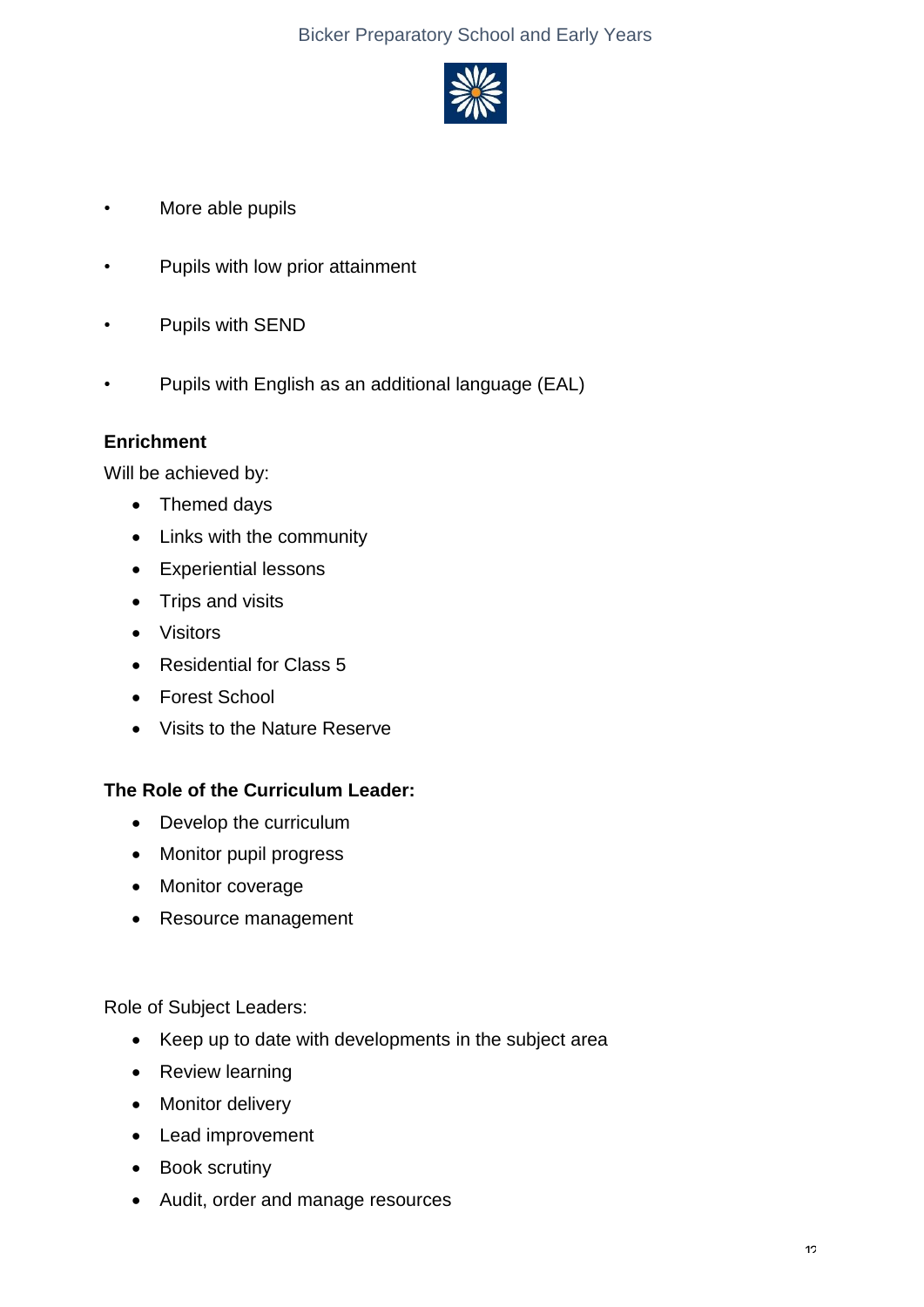

## **Role of the Headteacher: working with the Curriculum Leader**

- Review the curriculum
- Oversee subject action plans
- Link budget spend to priorities
- Conduct learning walks
- Provide CPD opportunities
- Moderate pupil work
- Ensure provision meets the needs of the pupils

Written by: Jo Hubbert and Anne Daynes July 2021